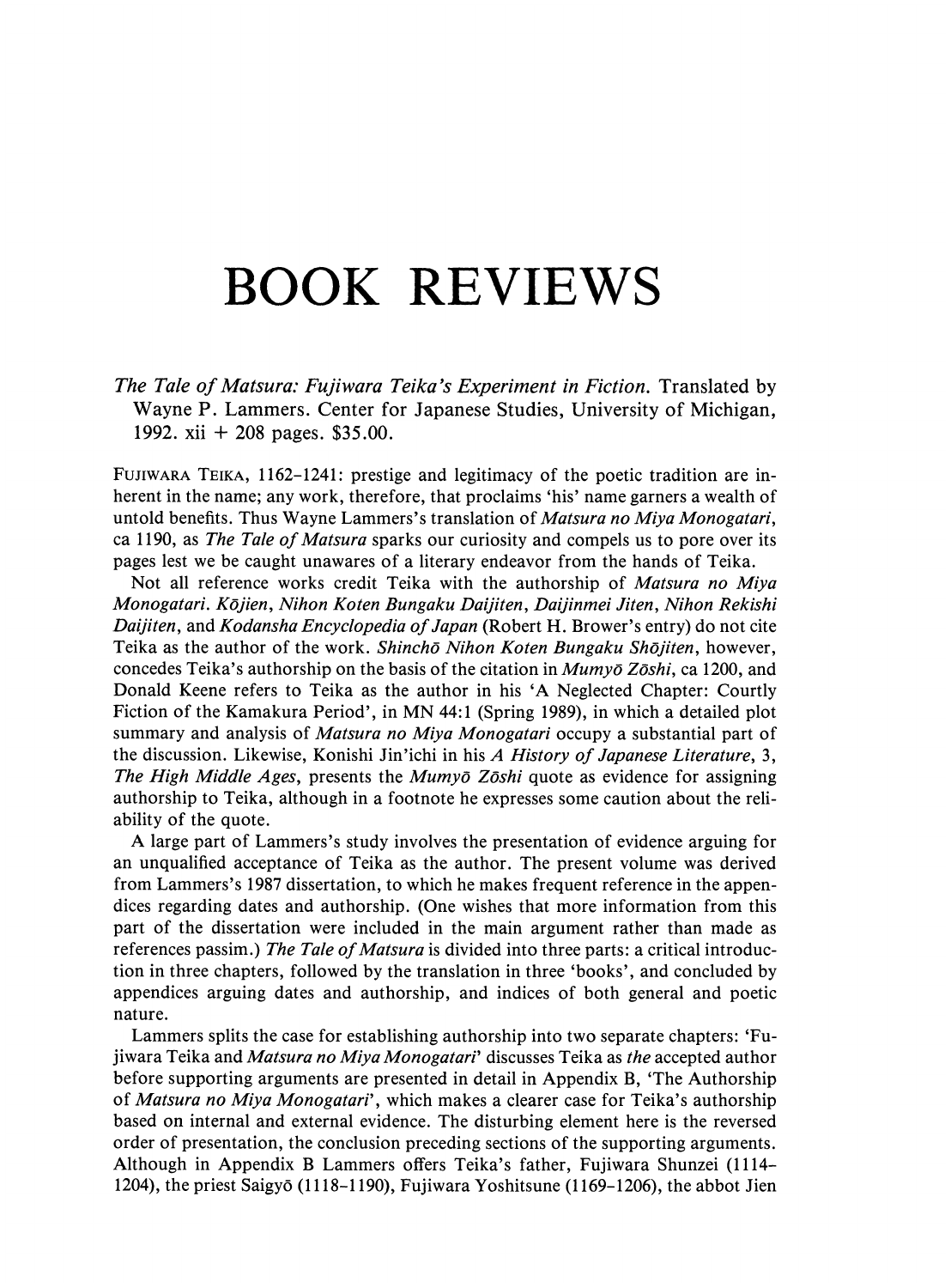(1155-1225), and Fujiwara Ietaka (1158-1237) as contemporaries of Teika to form the control group to gauge authorship, he does not propose any other likely candidate.

The first part of Chapter 1 provides plot summaries in five parts (unrelated to the structure in which the original and the translation are divided into three "books'), discusses the significance of the title and the three colophons at the end of the work, and suggests a date prior to 1200. This proposed date is based on the earliest written citation of the title in  $Mumy\bar{o} Z\bar{o}shi$ , in which Teika is described as a Lesser Captain, a post he held from 1189 to 1202.

Lammers places much weight on the reference in Mumyō Zōshi and promotes a three-point case for a fuller reading of Teika's poetics: first, to fathom the relationship between  $y\bar{o}en$  in Teika's poetry and fiction; second, to grasp his views on the honkadori technique; and third, to investigate the tale-like (*monogatari-teki*) quality found in Teika's poetry and his experiment in fiction. As further evidence for Teika's authorship, Lammers presents special features of the tale, such as a superior level of erudition in the Chinese classics, access to other monogatari manuscripts, and, most importantly, the  $y\bar{o}en$  aesthetic (poetic) principle in prose form. He also discusses atypical features of this tale when compared to typical monogatari convention: the pre-Nara period in which the story is set; most of the action taking place in China; the inclusion of a military episode in the middle of the tale; and the reliance on supernatural occurrences to propel the plot, resulting in a lack of verisimilitude in the story line.

Chapter 2, 'The Aesthetic of Yoen in a Narrative Context', tackles the application of the poetic  $y\bar{o}en$  aesthetic in a prose context, centering on episodes related to the love affair between the male protagonist, Ujitada, and the Chinese empress dowager. Lammers describes yoen as 'ethereal charm', 'ethereal beauty', 'characterized by complexity of technique', 'express[ing] subtle shades of pathos', and combining 'elements of more somber styles with "beautiful" imagery and an ethereal atmosphere', following Brower and Miner's definition in Japanese Court Poetry, 1961. The author contrasts the Japanese definition of yoen to yao yen, its Chinese predecessor, and states that the Chinese tradition places more emphasis on the sinister supernatural quality exemplified by the bewitching female spirit of Mt Wu than on the romantic element featured in  $y\bar{o}en$ . He links departures from conventional monogatari themes and requisite verisimilitude of post-Genji tales to Teika's desire to evoke in prose form, even at the expense of realism and plot, the same type of dream-like atmosphere and effect found in yoen poetry.

Chapter 3, 'The Manuscripts and the Texts', consisting of only two pages, describes the 'uncomplicated' textual history of Matsura no Miya Monogatari. (The brevity of this final chapter suggests that it might have been better situated in the appendices.)

The three books of the translation are adroitly handled, piquing the interest of readers to follow events in the tale with anticipation. Lammers expounds the obvious shortcomings of the work in his Introduction, but somehow the story manages to hold our interest despite, or perhaps because of, the informative notes he provides to bolster the translation. Hagitani Boku's opinionsare clearly discernible in mostof the creative interpretations of obscure passages, although occasionally Lammers departs from the commentator's speculative scheme to offer theories of his own. Nowhere is Hagitani's presence more noticeable than in the images of Teika poring over manu